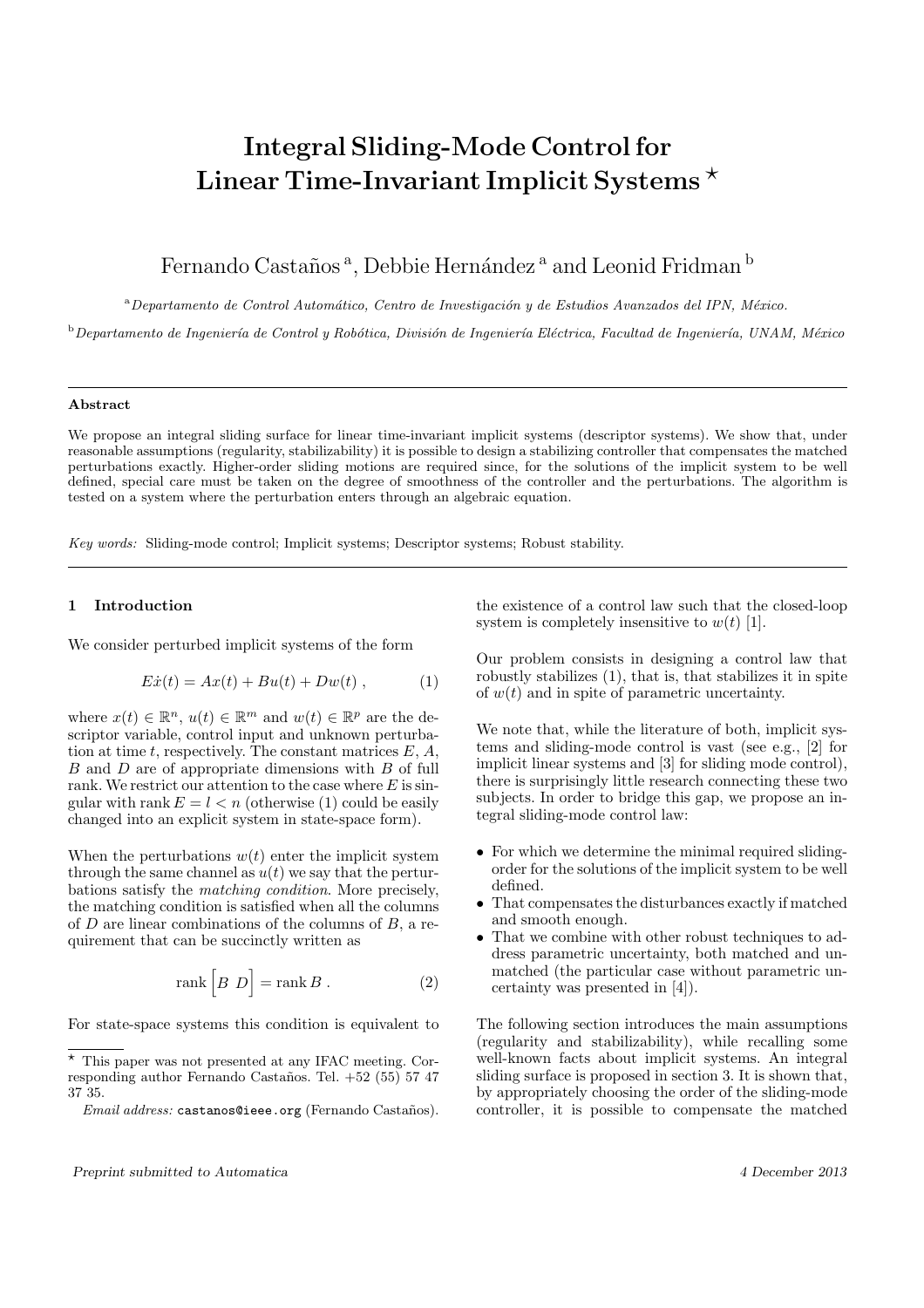perturbation exactly while respecting the required degree of smoothness. The example used to illustrate the method is simple but unique in the sense that the perturbation enters through an algebraic instead of a differential equation. Section 4 extends the results to the case where there is unmatched parametric uncertainty. The conclusions are given in Section 5.

#### 2 Main assumptions

The qualitative behavior of (1) strongly depends on the structure of the matrix pencil  $\lambda E - A$ ,  $\lambda \in \mathbb{C}$ . For ease of notation, let us write  $(E, A) := \lambda E - A$ .

**Assumption 1** The pencil  $(E, A)$  is regular, that is,  $|\lambda E - A|$  is not identically zero.

Recall that  $|\lambda E - A|$  is a polynomial of the form  $\phi \prod_{i=1}^{n_1} (\lambda - \lambda_i)$ , where  $\phi$  is a real constant and  $n_1 \leq n$ with  $n_1 = n$  if and only if E is nonsingular. We refer to  $\Lambda(E,A)=\{\lambda_1,\lambda_2,\ldots,\lambda_{n_1}\}$  as the *finite eigenvalues* of the pencil  $(E, A)$ .

Regularity of  $(E, A)$  is important since it ensures that, for any admissible (smooth enough) input, the solutions of (1) exist and are unique. Furthermore, by an appropriate change of basis, a regular system can always be decomposed into the so-called Weierstrass form

$$
\dot{x}_1(t) = Jx_1(t) + B_1u(t) + D_1w(t) \tag{3a}
$$

$$
N\dot{x}_2(t) = x_2(t) + B_2u(t) + D_2w(t) , \qquad (3b)
$$

where  $x_1(t) \in \mathbb{R}^{n_1}$  is the state variable of the slow subsystem and  $x_2(t) \in \mathbb{R}^{n_2}$ ,  $n_2 = n - n_1$ , is the descriptor variable of the *fast subsystem*. The matrix  $J$  is in Jordan's form and represents the finite structure of  $(E, A)$ . More precisely,  $\Lambda(I_{n_1}, J) = \Lambda(E, A)$ . The matrix N is also in Jordan's form, it is nilpotent with index of nilpotence q and it represents the infinite structure of  $(E, A)$ .

The solution of (3a) is well-known, while the solution of (3b) can be found by successively differentiating with respect to time and pre-multiplying by N:

$$
x_2(t) = -\sum_{i=0}^{q-1} N^i \left( B_2 u^{(i)}(t) + D_2 w^{(i)}(t) \right) \tag{4}
$$

In other words, the descriptor variable  $x_2$  is a linear combination of the inputs and their first  $q-1$  derivatives.

**Remark 2** It follows from (4) that, if we require continuity of the solutions, the system inputs (perturbations and controls) must be smooth enough. In a worst case scenario, the controls and the perturbations have to be  $(q-1)$  times continuously differentiable  $(\mathcal{C}^{q-1})$ .

**Assumption 3** Let q be the index of nilpotence of  $N$ in (9). The unknown perturbation  $w(t)$  is  $\mathcal{C}^{q-1}$  and satisfies the bound  $||w^{(q)}(t)|| \leq \bar{w}_q$  for all  $t \geq 0$  and some known  $\bar{w}_q \geq 0$ .

The implicit system (1) is called *impulse free* if  $N = 0$ . The name stems from the fact that, when solutions are taken in the distributional sense, the system's free response does not contain impulses. A system is impulse free if and only if  $n_1 = l$  (see [2,5] for details). When the system is impulse free, Assumption 3 reduces to continuity of w and boundedness of its first derivative, a fairly reasonable assumption.

Let us recall some basic facts about stability and stabilizability of implicit systems. We refer the reader to [2,6] for more details.

Definition 4 The autonomous regular implicit system

$$
E\dot{x}(t) = Ax(t) \tag{5}
$$

is called stable if there exist scalars  $\alpha, \beta > 0$  such that  $||x(t)||_2 \leq \alpha e^{-\beta t} ||x(0)||_2$  for all  $t > 0$ .

**Theorem 5** [2, p. 69] The autonomous regular implicit system (5) is stable if and only if  $\Lambda(E, A) \in \mathbb{C}^-$ , where  $\check{\mathbb{C}}^-$  is the open left-half complex plane.

Assumption 6 The unperturbed regular implicit system

$$
E\dot{x}(t) = Ax(t) + Bu(t)
$$
\n(6)

is stabilizable. That is, there exists a feedback control  $u(t) = -Kx(t)$  such that  $E\dot{x}(t) = (A-BK)x(t)$  is stable.

**Theorem 7** [2, p. 71–72] The following statements are equivalent:

 $(i)$  System  $(6)$  is stabilizable.

(ii)  $\dot{x}_1(t) = Jx_1(t) + B_1u(t)$ , is stabilizable.

(iii) rank $[\lambda E - A \, B] = n$  for all finite  $\lambda \in \overline{\mathbb{C}}^+$ .

# 3 Compensating the matched perturbations

In this section we propose an integral sliding surface [7,8] that is suitable for the compensation of matched incertitude in implicit systems. The controllers that drive the system trajectories to the sliding surface are discussed afterwards.

Lemma 8 Consider an implicit system (1) satisfying Assumptions 1, 6 and the matching condition (2). Split the control as  $u(t) = u_n(t) + u_p(t)$ , choose a nominal control  $u_n(t) = -Kx(t)$  such that  $\Lambda(E, A - BK) \subset \mathbb{C}^$ and define the integral sliding variable

$$
\sigma(t) = B^+ \left[ Ex(t) - \int_0^t \left( (A - BK)x(\tau) \right) d\tau \right] \tag{7}
$$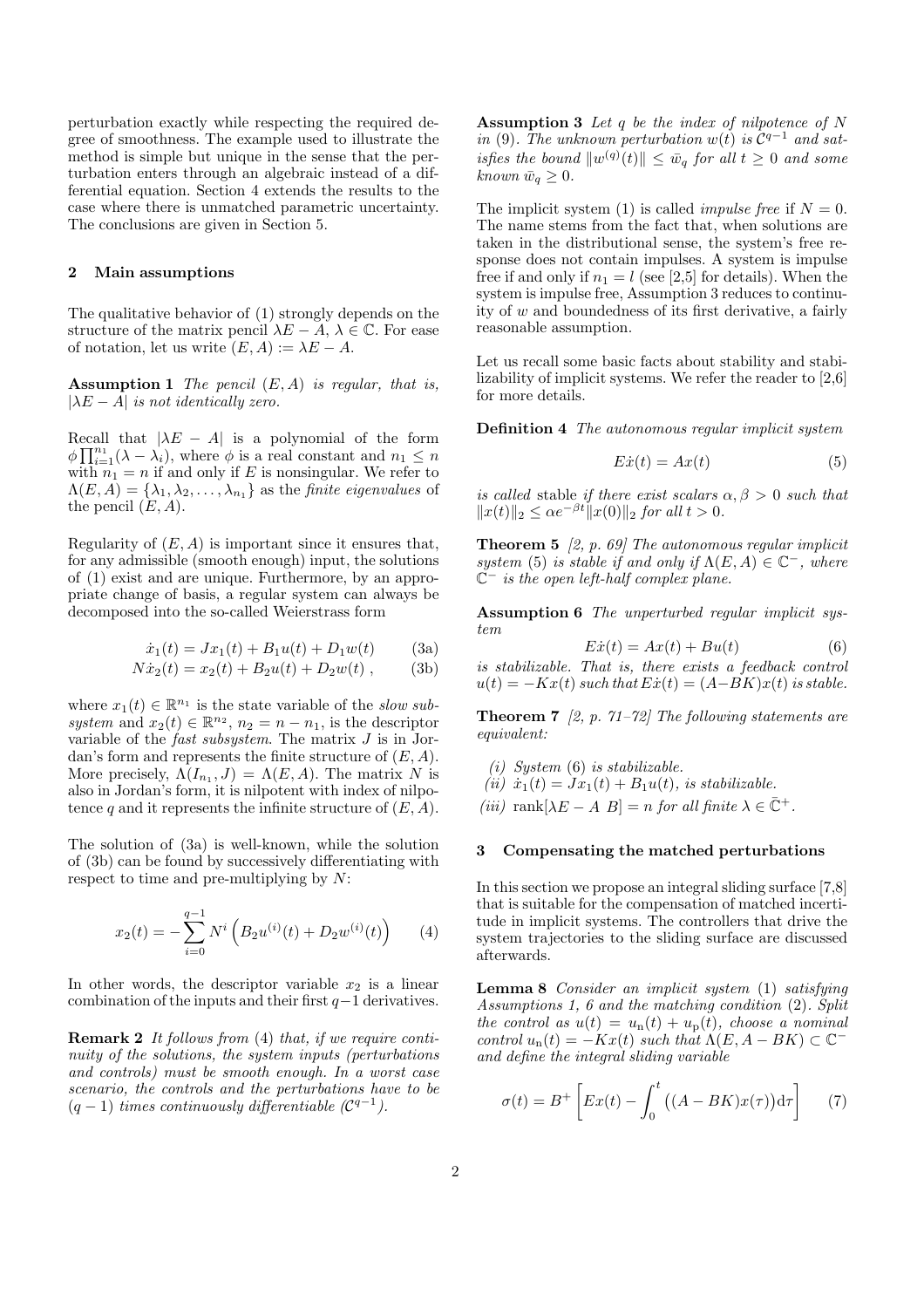with  $B^+$  the pseudo inverse of B. Then, the sliding variable: 1) Satisfies

$$
\dot{\sigma}(t) = u_{\rm p}(t) + w_{\rm m}(t) , \qquad (8)
$$

where  $w_m$  is defined by  $Dw = Bw_m$ . 2) Is a minimumphase output.

PROOF. Statement 1) follows from direct differentiation of (7). The constraint  $\sigma(t) \equiv 0$  implies  $\dot{\sigma} = u_{\rm p}(t) +$  $w_m(t) \equiv 0$ , that is,  $u_p(t) = -w_m(t)$ . This control results in the closed loop system  $Ex(t) = (A - BK)x(t)$ , which is stable since, by construction, all the finite eigenvalues of  $(E, A - BK)$  have negative real parts. This proves Statement 2).

By cascading a chain of  $q$  integrators with the control, the desired  $(q - 1)$  degree of smoothness is achieved for  $u_n(t)$ . The required smoothness is at the expense of an increased relative degree. This is detailed in what follows: Consider the differential equation  $\sigma^{(r)} = \gamma(t) + \delta(t)$ , where  $\gamma(t), \delta(t) \in \mathbb{R}$  are a control and an unknown perturbation, and  $\sigma(t)$  is an output of relative degree r. We say that the system exhibits an r-sliding mode if the constraints  $\sigma(t) = \dot{\sigma}(t) = \cdots = \sigma^{(r-1)}(t) = 0$  are satisfied identically after a finite period of time. If a bound on  $\delta(t)$  is known, it is always possible to construct a discontinuous control that enforces an r-sliding mode, for an arbitrary  $r$  (see, e.g., the family of quasi-continuous controllers [9])

Now, let us define the auxiliary control  $\gamma(t) = u^{(q)}(t)$ . Computing the  $q$ -th time derivative of  $(8)$  gives the expression  $\sigma^{(q+1)}(t) = \gamma(t) + \delta(t)$  with  $\delta(t) = w_{\text{m}}^{(q)}(t)$ . Thus, if there exists a bound  $\bar{w}_q$  such that  $|w_{\text{m}}^{(q)}(t)| \leq \bar{w}_q$ , then it possible to construct a discontinuous  $\gamma(t)$  enforcing a  $(q + 1)$ -sliding motion in finite time. Since the actual input  $u_p(t)$  is obtained by q successive integrations of  $\gamma(t)$ ,  $u_{\rm p}(t)$  will be  $C^{q-1}$ .

The following example illustrates the use of Lemma 8 in combination with higher-order sliding-mode control.

Example 9 Consider the implicit system

$$
\dot{x}_2(t) = x_1(t) \tag{9a}
$$

$$
0 = x_2(t) + u(t) + w(t) . \tag{9b}
$$

Notice that the solutions are  $x_2(t) = -u(t) - w(t)$  and  $x_1(t) = -\dot{u}(t) - \dot{w}(t)$ : the system acts as a differentiator. Despite the system's simplicity, it is not obvious how to *compensate*  $w(t)$ , even if  $x_2(t)$  is available.

The system has the form (1) with

$$
E = \begin{bmatrix} 0 & 1 \\ 0 & 0 \end{bmatrix} , \quad A = \begin{bmatrix} 1 & 0 \\ 0 & 1 \end{bmatrix} \quad and \quad B = D = \begin{bmatrix} 0 \\ 1 \end{bmatrix} .
$$

We have  $|\lambda E - A| \equiv 1$ . Thus, the systems is regular with  $n_1 = 0$  and  $n_2 = 2$  (there is no slow subsystem). Moreover, the system is in the form (3b) with  $N = E$ and  $q = 2$  ( $E^2 = 0$ ). The index of nilpotence indicates that the inputs must be at least  $C^1$ .

The system is stabilizable since rank $[\lambda E - A \, B] = 2$ . Indeed, the unforced system is already stable since there is no slow subsystem. However, we propose  $u_n(t) = -Kx(t)$ with  $K = [-1 \ 0]$  in order to reduce q while maintaining the stability of the system. The new characteristic polynomial is  $|\lambda E - A + BK| = 1 + \lambda$ , which has a stable root at  $\lambda = -1$  and for which  $n_1 = l = 1$  (the system is impulse free) and  $n_2 = 1$ . Now, the value of q for the closed-loop system is one, so inputs are required to be continuous only (this reduces the required order of the sliding controller).

Since  $B^+ = [0 \ 1]$  and  $B^+E = 0$ , the sliding variable (7) takes the form  $\sigma(t) = -\int_0^t (x_1(\tau) + x_2(\tau_1)) d\tau_1$ . Note that  $\dot{\sigma}(t) = -x_1(t) - x_2(t) = u_p(t) + w(t)$ , as predicted by Lemma 8.

To produce a continuous controller, we set

$$
u_{\mathbf{p}}(t) = \int_0^t \gamma(\tau_1) d\tau_1 \tag{10}
$$

with  $\gamma(\tau_1)$  a 2-sliding controller. We can use, e.g., the so-called quasi-continuous controller for  $r = 2$ :

$$
\gamma(\tau_1) = -\alpha \frac{\dot{\sigma} + \sqrt{|\sigma|} \operatorname{sign}(\sigma)}{|\dot{\sigma}| + \sqrt{|\sigma|}} (\tau_1) ,
$$

where  $\alpha$  is a controller gain that has to be large enough (see [9] for details).

Fig. 1 shows the system response to an initial condition  $x_1(0) = 0.5$  and a perturbation  $w(t) = 1.5 + \sin(t)$  ( $\bar{w}_1 =$ 1). The initial condition  $x_2(0)$  is determined by (9b). The controller gain was set to  $\alpha = 5$ . It can be verified that  $x_1(t)$  and  $x_2(t)$  converge exponentially to the origin.

#### 4 Unmatched uncertainty

The decomposition of the control law into a pair of nominal and sliding-mode components allows for easy integration with other robust techniques. These techniques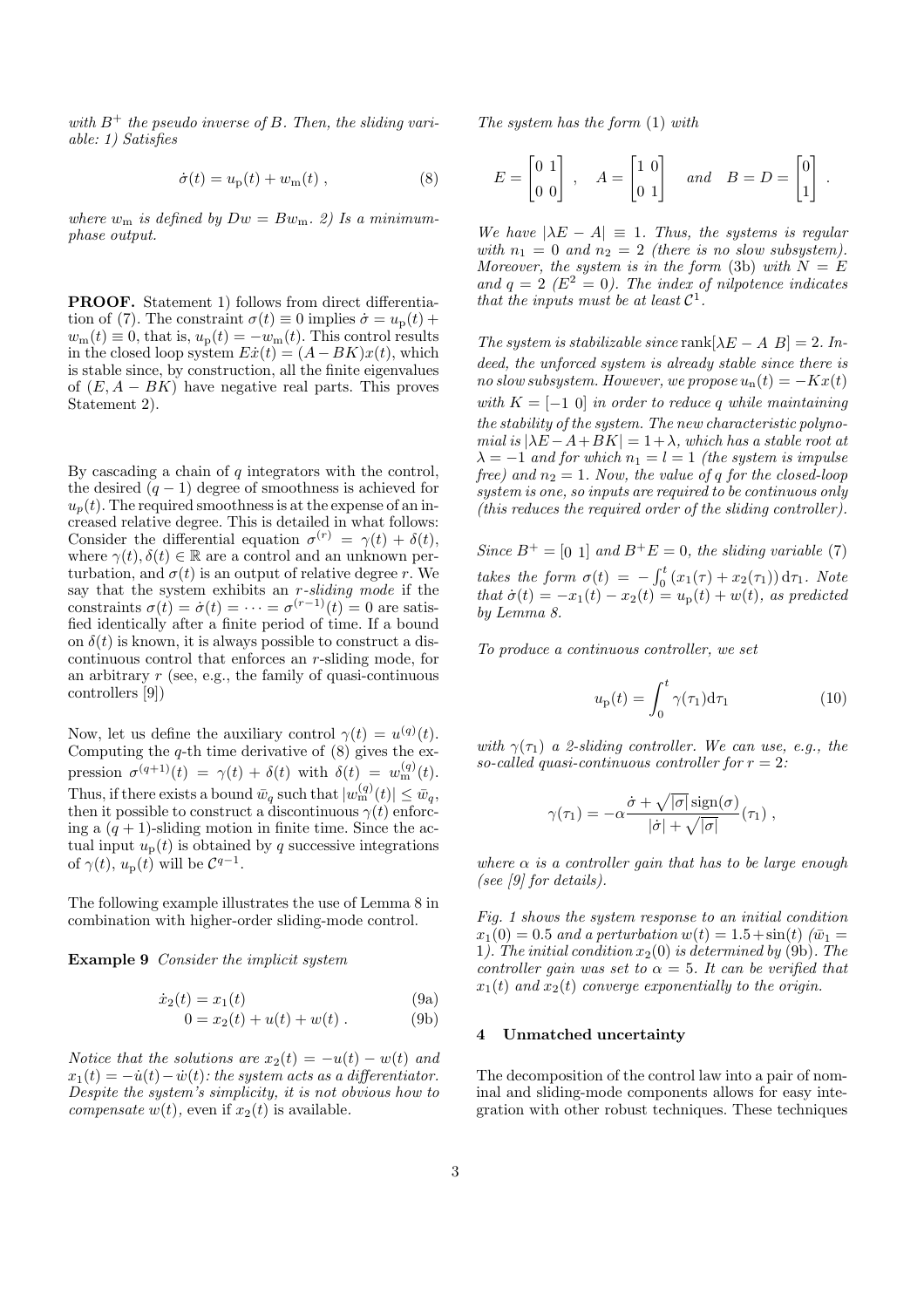

Fig. 1. Response of (9). The controller compensates the disturbance exactly. Exponential convergence to the origin can be observed, in spite of w.

can be used to address unmatched parametric uncertainty or unmatched external disturbances. As an example, let us recall a robust stability result.

Suppose that  $A = A_0 + M\Delta N_1$  and  $B = B_0 + M\Delta N_2$ , where  $A_0$ ,  $B_0$ ,  $M$ ,  $N_1$  and  $N_2$  are known and  $\Delta$  is a parametric uncertainty matrix that satisfies  $||\Delta|| \leq 1$ .

**Theorem 10** [10, p. 59] The implicit uncertain system  $E\dot{x}(t) = Ax(t) + Bu_n(t)$  is generalized quadratically stabilizable if and only if there exists matrices  $P > 0$ , Q, Y and a scalar  $\varepsilon > 0$  such that

$$
\begin{bmatrix}\n\Gamma(P,Q) + \varepsilon MM^\top \ \Omega(P,Q)^\top N_1^\top + Y^\top N_2^\top \\
N_1 \Omega(P,Q) + N_2 Y & -\varepsilon I\n\end{bmatrix} < 0 \,,\n\tag{11}
$$

where

$$
\Gamma(P,Q) = \Omega(P,Q)^\top A_0^\top + A_0 \Omega(P,Q) + B_0 Y + Y^\top B_0^\top
$$
  

$$
\Omega(P,Q) = PE^\top + SQ
$$

and  $S \in \mathbb{R}^{n \times (n-l)}$  is any matrix with full column rank that satisfies  $ES = 0$ . Assume, without loss of generality, that  $\Omega(P,Q)$  is nonsingular. Then, a desired robustly stabilizing state feedback controller can be chosen as

$$
u_n(t) = Y\Omega(P, Q)^{-1}x(t) . \qquad (12)
$$

By generalized quadratic stability, it is meant that there exists a common closed-loop quadratic Lyapunov function that is valid for all admissible  $\Delta$ . The nonsingularity of  $\Omega(P,Q)$  is without loss of generality in the sense that, if singular, it can always be replaced by a nonsingular  $\hat{\Omega}(P,Q) = \Omega(P,Q) + \tilde{P}$  in which  $\tilde{P}$  satisfies  $E\tilde{P} = \tilde{P}^\top E^\top \geq 0$  and the generalized Lyapunov inequality  $\hat{\Omega}^\top (P,Q) A_0^\top + A_0 \hat{\Omega}(P,Q) + B_0 Y + Y^\top B_0^\top < 0$ (see [10] for details).

It can be shown that generalized quadratic stability implies that the closed-loop system is regular and impulse free. Recall that the latter property implies that  $N = 0$ , which in turn implies that  $q = 1$ , so only continuity (as opposed to continuous differentiability) of the inputs is required for well posedness.

Let us now consider parametric uncertainties of the form

$$
A = A_0 + M\Delta_A N_1 \quad \text{and} \quad B = B_0(I + \Delta_B), \quad (13)
$$

where  $||\Delta_A|| \leq 1$ ,  $||\Delta_B|| \leq e < 1$ . The particular form of B implies that its uncertainty is matched. The uncertainty on A, on the other hand, is allowed to be unmatched. Indeed, let us write  $M = M_B + M_{B^{\perp}}$ , where

$$
rank[B_0 \t M_B] = rank B_0 \t (14)
$$

and  $\mathrm{rank}[B_0^\perp \ \, M_{B^\perp}] = \mathrm{rank}\, B_0^\perp$  with  $B_0^\perp$  a full-rank matrix such that  $B_0^{\top} B_0^{\perp} = 0$  (note that this decomposition is *always* possible for arbitrary  $M$ ).

The uncertain terms  $M_B\Delta_A N_1x(t)$  and  $B_0\Delta_B u_n(t)$  are matched (but now state-dependent) and can be compensated by  $u_p(t)$ . The remaining term,  $M_{B^{\perp}}\Delta_A N_1x(t)$ , is unmatched and can be dealt with using Theorem 10. This is precisely stated in the following theorem.

Theorem 11 Consider an implicit perturbed system (1) with parametric uncertainty of the form (13). Suppose that:

- i) The matching condition (2) holds.
- ii) The bound  $||\dot{w}(t)|| \le \bar{w}_1$  holds for some known  $\bar{w}_1$ .
- iii) The LMI (11) is solvable with

$$
M = M_{B^{\perp}} \quad and \quad N_2 = 0 \; .
$$

Then, there exists a continuous control that enforces  $||x(t)||_2 \leq \alpha e^{-\beta t} ||x(0)||_2$  for all  $t > 0$ .

PROOF. Define the sliding variable

$$
\sigma(t) = B_0^+ \left[ Ex(t) - \int_0^t (A_0 - B_0 K) x(\tau) d\tau \right]
$$
 (15)

with  $K = -Y\Omega(P,Q)^{-1}$ . Split the control as  $u(t) =$  $-Kx(t) + u_p(t)$ . When the system is constrained to the sliding surface we have

$$
\dot{\sigma}(t) = B_0^+ \left[ \left( (M_{B_0} + M_{B_0^{\perp}}) \Delta_A N_1 - B_0 \Delta_B K \right) x(t) + B_0 (I + \Delta_B) u_{\rm p}(t) + Dw(t) \right] = 0. \quad (16)
$$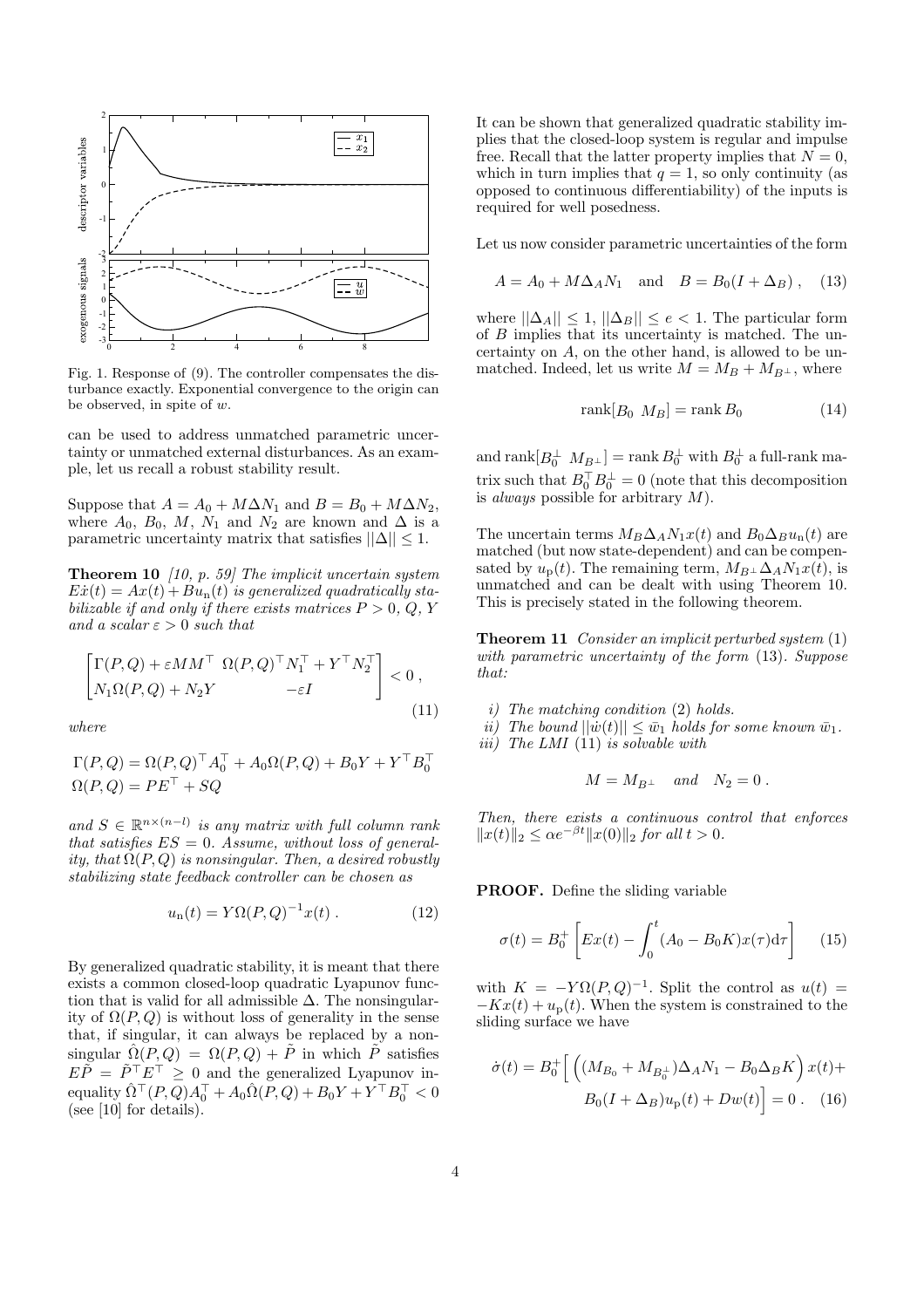Noting that  $B_0^{\dagger} B_0 = I$ ,  $B_0^{\dagger} M_{B_0^{\dagger}} = 0$  and solving for  $u_p(t)$  gives

$$
u_p(t) = -(I + \Delta_B)^{-1} ((B_0^+ M_{B_0} \Delta_A N_1 - \Delta_B K)x(t) + B_0^+ Dw(t)).
$$
 (17)

Note that  $B_0 B_0^+[M_{B_0} D] = [M_{B_0} D]$  (cf. (2) and (14)), so substitution of (17) in (1) gives the sliding dynamics  $E\dot{x}(t) = (A_0 - B_0K + M_{B_0^{\perp}}\Delta_A N_1)x(t)$ . Stability of this system is a direct consequence of Theorem 10. The Theorem also ensures that, for the closed-loop system  $E\dot{x}(t) = (A - BK)x(t) + Bu_{\rm p}(t) + Dw(t), q = 1$ , so  $x(t)$  will be continuous if  $u<sub>p</sub>(t)$  and  $w(t)$  are. A continuous controller that constrains the system to the sliding surface can be finally constructed by adding one integrator as described in Section 3 and applying a secondorder quasi-continuous controller with state-dependent gain as described in [11].

## Example 12 Consider the uncertain system

$$
\dot{x}_2 = (1 - 2\delta_1)x_1(t) - 2\delta_1x_2(t) \tag{18a}
$$

$$
-w(t) = \delta_1 x_1(t) + (1 + \delta_1) x_2(t) + (1 + \delta_2) u(t)
$$
 (18b)

with  $|\delta_1| \leq 1$ ,  $|\delta_2| \leq 0.1$  and  $\bar{w}_1 = 1$ . The nominal part is the same as in Example 9, while the parametric uncertainty is determined by  $M = [-2 \; 1]^{\top}, N_1 = [1 \; 1],$  $\Delta_A = \delta_1$  and  $\Delta_B = \delta_2$ . It is not hard to verify that the open-loop system is unstable for all  $-1 < \delta_1 < 0$  and that its finite eigenvalue tends to infinity as  $\delta_1$  tends to zero.

We have  $M_B = \begin{bmatrix} 0 & 1 \end{bmatrix}^\top$  and  $M_{B} = \begin{bmatrix} -2 & 0 \end{bmatrix}^\top$ . Using YALMIP over SeDuMi, the set of matrices

$$
P = \begin{bmatrix} 0.32 & 0 \\ 0 & 0.68 \end{bmatrix}, \quad Q = \begin{bmatrix} 1.48 & 0 \end{bmatrix}
$$

$$
Y = \begin{bmatrix} -0.68 & -0.41 \end{bmatrix}, \quad \tilde{P} = 0.05E
$$

was found to be a solution of the LMI (11) with M replaced by  $M_{B^{\perp}}$  and  $N_2 = 0$ . Plugging the solution into (12) we obtain  $u_n(t) = -Kx(t)$ , where  $K = [8.3 \ 19]$ . This control law robustly stabilizes the system vis- $\hat{a}$ -vis the unmatched parametric uncertainty  $M_{B^{\perp}} \Delta_A N_1$ . The matched uncertainty is compensated using (10) with the aid of the sliding variable (15), i.e.,

$$
\sigma(t) = \int_0^t (K_1 x_1(\tau) + (K_2 - 1)x_2(\tau)) d\tau.
$$

The second derivative is

$$
\ddot{\sigma}(t) = K_1 \dot{x}_1(t) + (K_2 - 1)\dot{x}_2(t) \tag{19}
$$



Fig. 2. Response of  $(18)$ . The controller compensates w exactly and stabilizes the system, in spite of parametric uncertainty.

(note that  $\dot{\sigma}(t)$  is readily available). By setting  $\gamma(t) =$  $u_{\rm p}^{(q)}(t) = \dot{u}_{\rm p}(t)$  and differentiating (18b) we obtain

$$
\hat{K}_1 \dot{x}_1(t) = (1 - \hat{K}_2) \dot{x}_2(t) + (1 + \delta_2) \gamma(t) + \dot{w}(t) ,
$$

where 
$$
\hat{K}_1 = K_1(1 + \delta_2) - \delta_1
$$
 and  $\hat{K}_2 = K_2(1 + \delta_2) - \delta_1$ .

Solving for  $\dot{x}_1(t)$ , substituting in (19) and using (18a) gives

$$
\ddot{\sigma}(t) = h(x(t), \dot{w}(t), \delta) + g(\delta)\gamma(t) ,
$$

where  $h(x, \dot{w}, \delta) = a(\delta) \cdot x + k(\delta) \dot{w}$  and  $q(\delta) = k(\delta)(1+\delta_2)$ with  $k(\delta) = K_1/\hat{K}_1$  and

$$
a(\delta) = (k(\delta)(1 - \hat{K}_2) + (K_2 - 1)) [1 - 2\delta_1 - 2\delta_1].
$$

Following [11], we propose the auxiliary control

$$
\gamma(\tau_1) = -\alpha \Phi(x(\tau_1)) \frac{\dot{\sigma} + \sqrt{|\sigma|} \operatorname{sign}(\sigma)}{|\dot{\sigma}| + \sqrt{|\sigma|}} (\tau_1)
$$
 (20)

in which  $\Phi(x)$  is such that, for any  $d > 0$ , the inequality  $\alpha g(\delta)\Phi(x) > |h(x, \dot{w}, \delta)| + d$  holds for sufficiently large  $\alpha$ . After performing some basic bounding of q and h, it is not hard to see that  $\Phi(x) = (5.3||x|| + 3)$  satisfies such condition with  $\alpha = \max\{1, d\}.$ 

Fig. 2 shows the system response to an initial condition  $x_2(0) = 0.5$  and a perturbation with a triangular waveform (w(t) is not  $\mathcal{C}^1$  but  $|\dot{w}(t)|$  is bounded). The uncertain parameters were set as  $\delta_1 = -0.5$  and  $\delta_1 = -0.1$ . The controller gain was set to  $\alpha = 1$ . It can be verified that  $x_1(t)$  and  $x_2(t)$  converge exponentially to the origin.